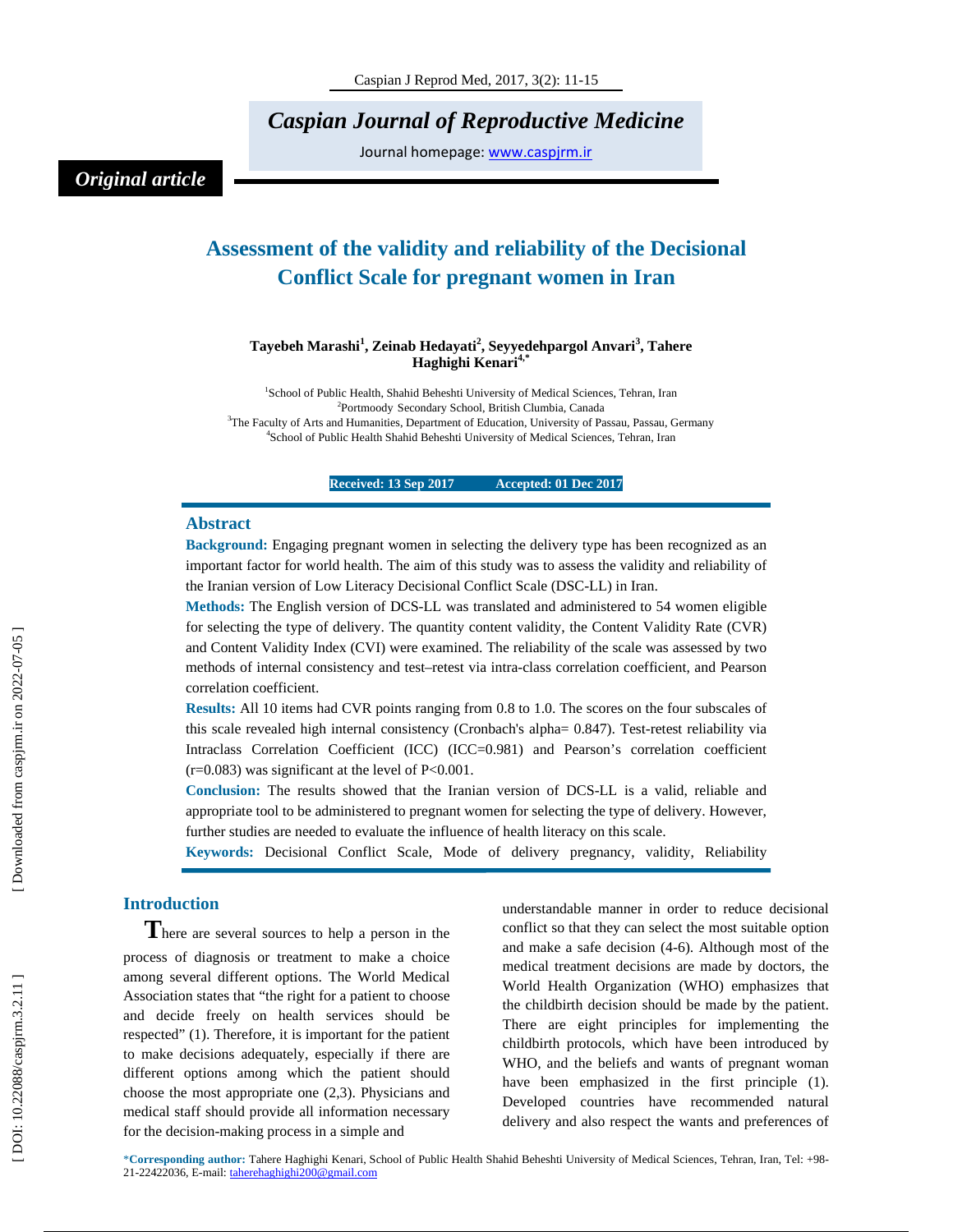pregnant women (7, 8). There is uncertainty about the benefits of natural delivery, and there may be potential emotional and physical complications when making the decision between natural delivery and cesarean section. Though natural delivery is safer than cesarean delivery, it has certain dangers. Cesarean may have complications such as anesthetic complications and infant respiratory problems (7, 9-11). A systematic study showed that research in patient decision-making could help patients resolve or reduce decisional conflicts (12).

 The original, 16-item version of the Decisional Conflict Scale is widely used to help patients make the most appropriate decision among several available solutions (4, 13-15). An alternative, 10-item, version of the Scale has been developed by O'Connor that is suitable for individuals that have low literacy skills. This Scale includes personal perceptions of individuals in three sub-scales, such as: 1) Uncertainty in the choice of options. 2) Moderating factors such as feeling uninformed, uncertain about personal values, and doubt in decision making that leads to uncertainty. 3) Measures effective decisions such as making informed choices based on values and satisfaction. This Scale is currently available in four languages of the world, such as English, Spanish (Shale) and Spanish (American) (16, 17). The latest version of the Decisional Conflict Scale (Sure) has four questions which are suitable for clinical work (18,19).

The decisional conflict Scale has been used in hundreds of studies among different populations and has been translated and verified in many languages, although it has not yet been translated into Farsi and has not been used in Iran. In addition, there is contrasting information about the number of structures (sub-scales) of this tool (20).

Considering the importance of decision-making in patients, especially pregnant women, who face conflicts in choosing the delivery method, and the importance of using the decisional conflict Scale, as well as lack of clear evidence of reliable decisionmaking tools for patients in Iran, the purpose of this study was to assess the validity and reliability of the Decisional Conflict Scale in low literacy women in Iran.

#### **Materials and Methods**

This study was performed on 54 primipara pregnant women participating in pregnancy counseling classes in Babol. The inclusion criteria were: a minimum of

# Reprod Med

fifth grade elementary education, no history of infertility, no medical barrier for natural delivery, no specific illnesses, and a willingness to participate in the study. The exclusion criteria were: a disease during pregnancy, multiple pregnancies, premature delivery, indications of cesarean section, ultrasound reports of amniotic fluid volume disorder, macrosomia, fetal distress, termination of pregnancy due to medical reasons, and dissatisfaction to continue cooperation. The sample was selected randomly from among the first-time clients in morning and evening classes. The mean age of participants was  $25.8 \pm 6.3$  years. This study was approved by Shahid Beheshti University of Medical Sciences. The research tool was the lowliteracy Decisional Conflict Scale, comprising 10 questions in four subscales with three-choice answers: yes, not sure, and no, (5, 2 and 4 points, respectively). In each of the subscales, the total sum of the scores from the questions is calculated first, and the sum of them is divided by the number of questions. The quotient is multiplied by 25, and the higher the resulting score is, the more conflict there is in decision making. (0 indicates no decisional conflict and 100 shows high decisional conflict).

Firstly, the Scale was converted to Farsi by two translators and the translated texts were compared and reviewed in terms of quality. The two translators were consulted and after careful discussion, they selected the most suitable translation for combining the phrases. Secondly, the Farsi translation of the text was given to two other translators who had not seen the original version of the Scale and they translated the Farsi text to English. The two English translations of the Farsi text were compared with the original English text, and no changes were recommended to be made to the Iranian translated version of the Scale.

The validity of the Scale was assessed by two methods: structural validity and content validity. To determine the qualitative content validity of the Scale 10 faculty members from medical science universities with background and knowledge in medical sciences were consulted and their opinions in the text and the appearance of the Scale were applied. For each of the 10 items of the Scale, they gave their opinions in three terms "necessary", "sometimes useful, but unnecessary" and "unnecessary". Responses were calculated based on CVR formula. For each of the 10 items of the Scale, three items are "necessary", "sometimes useful, but unnecessary" and "unnecessary". Responses are calculated based on CVR formula. To calculate the CVI, 10 experts were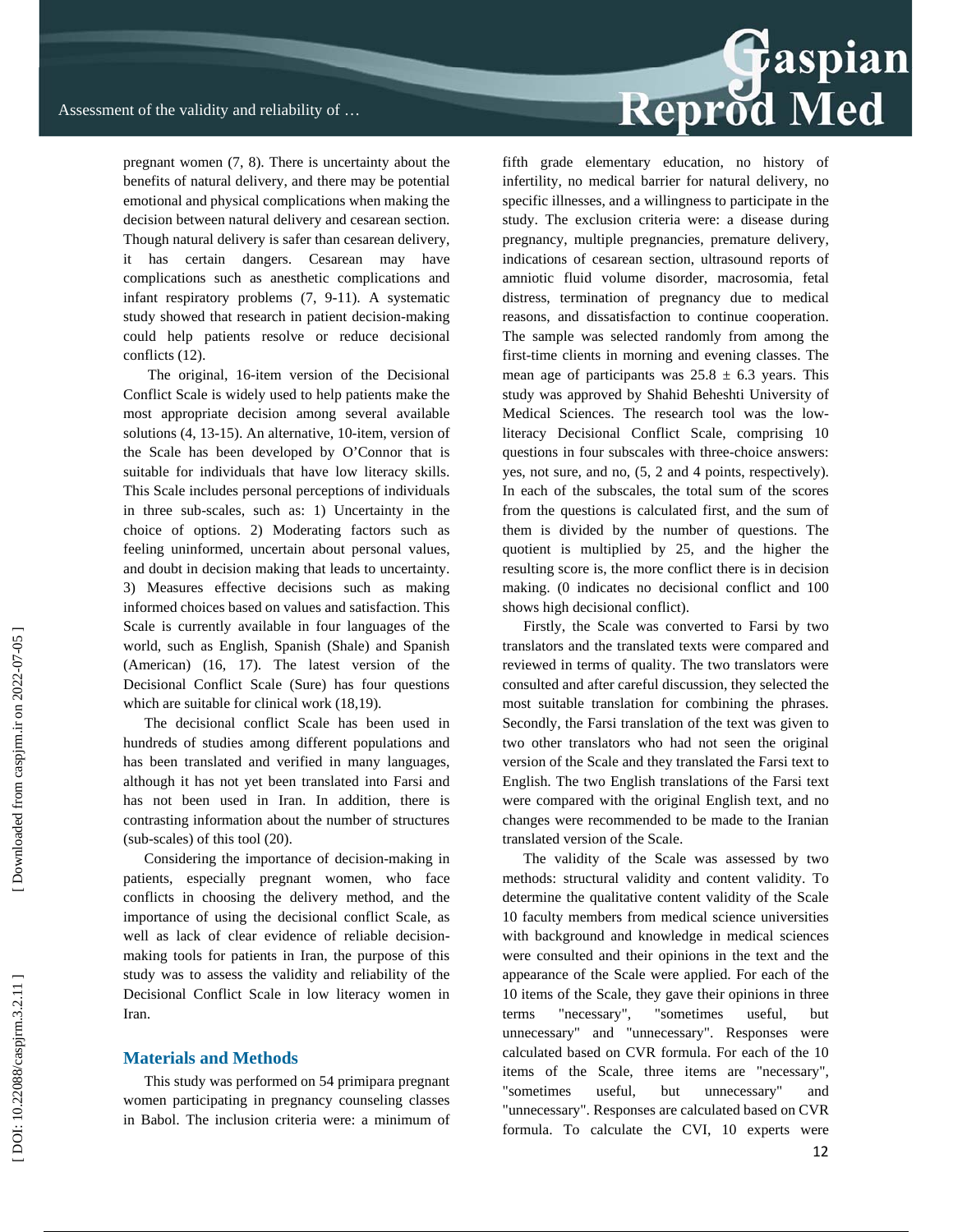consulted and for each of the 10 items on the Scale, they indicated the following criteria based on the 4-part spectrum. The content validity index was then calculated using the CVI formula.

In order to measure the reliability of the Scale, internal index and re-testing were used. After explaining the purpose of the study, all informed participants gave written consent and the first item of the "low literacy Decisional Conflict Scale" on the choice of delivery method according to O'Connor's recommendations was changed. In order to validate the test and the re-test of the Scale, the participants were presented with the Scale again after two weeks. The data were then analyzed with SPSS version 16.

#### **Results**

The Content Validity Index (CVI) was 10 items greater than that of the Lawshe Table (0.79). The results of the compilation of Content Validity Rate (CVR) showed that 9 items had a higher CVR score than 0.62. Therefore, they were recognized appropriate. A residual item had a CVR score of less than 0.62 (0.60), meaning that it needed correction and revision, for which corrections were made. It was re-examined and was accepted by experts (Table 1).

The reliability of the Scale was confirmed by two methods of internal consistency and re-test. To

Table 1: Low Literacy Decisional Conflict Scale (CVI) and Content Validity Rate (CVR).

| <b>Question</b><br>number | <b>CVR</b>   | <b>CVI</b><br><b>Relevancy</b> | <b>CVI</b><br><b>Clarity</b> | <b>CVI</b><br><b>Simplicity</b> |
|---------------------------|--------------|--------------------------------|------------------------------|---------------------------------|
| $\mathbf{1}$              | 0.8          | 0.9                            | 0.9                          | 0.9                             |
| $\overline{2}$            | $\mathbf{1}$ | 0.9                            | 0.9                          | 0.9                             |
| 3                         | 1            | 1                              | 0.9                          | 0.9                             |
| $\overline{4}$            | 0.8          | 0.8                            | 0.9                          | 0.9                             |
| 5                         | $\mathbf{1}$ | 0.8                            | 0.9                          | 0.9                             |
| 6                         | 9/0          | $\mathbf{1}$                   | 0.8                          | 0.9                             |
| 7                         | 1            | 0.8                            | 0.8                          | 0.9                             |
| 8                         | 1            | 1                              | 0.8                          | 0.9                             |
| 9                         | 0.9          | 0.9                            | 0.8                          | 0.8                             |
| 10                        | 0.8          | 0.9                            | 0.9                          | 0.9                             |

determine the reliability of this study, a group of 54 eligible pregnant mothers were randomly selected to complete the Scale.

Reprod Med

To estimate the internal consistency of the Scale, Cronbach's alpha coefficient index was used, and the internal consistency was calculated to be 0.847. For the subscale, the clarity of individual values was 0.888 and the knowledge subscale was 0.837. Considering that these values were more than 0.7, the Scale, "low literacy decisional conflict", had a satisfactory internal consistency and ensured the internal consistency of the questions.

Pearson correlation coefficients were calculated for the scores of 54 subjects during a two-week interval to determine the reliability of the test of the decisional conflict in pregnant women towards delivery method, and  $r = 0.983$  was significant at P < 0.0001. Pearson's test correlation coefficients under the subscales of clarity of individual values, awareness, assurance of the best choice and decision making support were 0.975, 0.986, 0.97, and 97.7, respectively, which were all significant (P< 0.05).

The Internal Correlation Coefficient (ICC) of the decisional conflict in the retest with a two-week interval, with a confidence interval of 95%, for all questions on the retest Scale had ICC  $= 0.981$ , the subscale clarity of individual values had  $ICC = 0.974$ , and the subscales of awareness had  $ICC = 0.986$ . To ensure the best decision is made, the decisional support were calculated to be 0.976 and 0.87, respectively, indicating that the Scale was acceptable and appropriate for the present, and that it can be reconducted (Table 2).

#### **Discussion**

In this study, the reliability and validity of the "Decisional Conflict Scale for Individuals with Low Literacy" was used to evaluate the decision-making process of Iranian pregnant women on delivery type. This tool was designed in 1993 by O'Connor. After designing the tool, researchers examined its validity and reliability over time (16). The tool is currently used in Canada (Ottawa), the United States, Japan and Chile (13, 21, 22).

In this study, the validity of the Scale was tested in accordance with many studies, and the structural and content validity indices were used. The Content Validity Index (CVI), 10 items, had an average of 0.88 (at least 0.60). It was greater than the Lawshe Table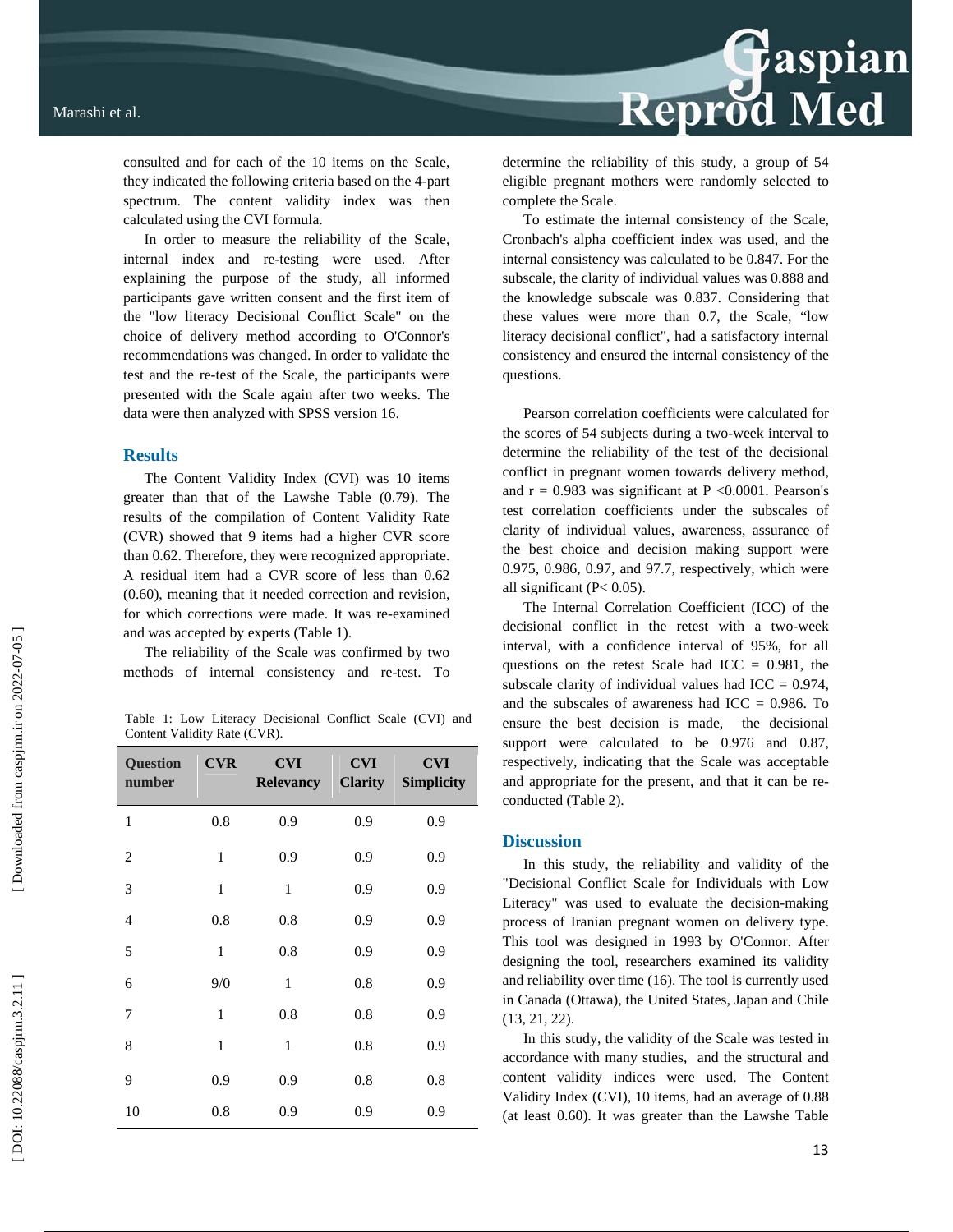Reprod Med

Table 2: Tool Validity Index (Low Literacy Decisional Conflict Scale) in two stages and two week intervals (participants = 54).

| <b>Subscales</b>                                           | <b>Cronbach Alpha</b> | <b>Internal Correlation</b><br><b>Coefficient</b> | <b>Correlation</b><br>Coefficient $(r^*)$ |
|------------------------------------------------------------|-----------------------|---------------------------------------------------|-------------------------------------------|
| Clarity of individual values<br>(questions 9 and 10)       | 0.898                 | 0.974                                             | 0.975                                     |
| Awareness (questions 1,2, and 3)                           | 0.837                 | 0.986                                             | 0.986                                     |
| Assurance of making the best<br>choice (questions 4 and 5) | 0.872                 | 0.976                                             | 0.977                                     |
| Decision making support<br>(questions $6,7$ and $8$ )      | 0.788                 | 0.887                                             | 0.977                                     |
| Total (questions 1-10)                                     | 0.847                 | 0.981                                             | 0.983                                     |

(0.62). Furthermore, the final average Content Validity Indices of "relevancy", "clarity" and "simplicity" for the tools were 0.90, 0.86, and 0.89, respectively, which confirms the validity of this Scale in Iran. The results of our study were in line with those of the previous studies carried out in various countries on this Scale (23, 24). The results of this study showed that this Scale has a satisfactory reliability index. The Cronbach's alpha coefficient for the whole Scale was calculated to be 0.847. These results are consistent with the findings of Koedoot et al., who used the "Low Literacy Decisional Conflict Scale" on 63 women with breast cancer in order to decide on choices for breast cancer treatment. The Cronbach alpha of the whole tool was reported to be 0.86 (23). In another study, Lidner et al. (2011) used this tool to decide on screening for prostate cancer. The total Cronbach alpha was calculated to be 0.834 (24).

In the present study, the internal consistency of the Scale of the " Low Literacy Decisional Conflict Scale" showed that all the questions of this tool roughly played the same role in the total score, and if one question were to be removed, the Cronbach's alpha would not significantly increase, therefore, all questions had acceptable reliability, and there was no need to remove or modify Scale questions.

One of the limitations of this study is the sample size. We were not able to test the validity of the distinction, as a result. Another limitation of this study is that we were not able to evaluate the level of health literacy of participants, although low health literacy is influenced by low literacy level. Therefore, it is recommended that future studies consider having a larger sample and evaluate the effect of low health literacy on the structure of the Scale.

### **Conclusion**

Overall, the results of the present study indicate that the "Low Literacy Decisional Conflict Scale" has appropriate validity and reliability coefficients, short duration, and ease of implementation. Therefore, it is a valid tool for carrying out research in the field of decision making in Iran

#### **Acknowledgment**

We would like to thank all pregnant mothers who participated in this project.

### **Conflict of interest**

No conflict in interest.

#### **References**

1. WHO Regional Office for Europe and European Observatory on Health Systems and Policies Organization WHO. Where are the patients in decisionmaking about their own care. 25–27 June 2008,

http://www.who.int/management/general/decisionm aking/WhereArePatientsinDecisionMaking.pdf

2. O'Connor AM, Drake ER, Fiset V, Graham ID, Laupacis A, Tugwell P. The Ottawa patient decision aids. Eff Clin Pract 1999;2 (4):163-170.

3. O'Connor AM, Rostom A, Fiset V, Tetroe J, Entwistle V, Llewellyn-Thomas H, et al. Decision aids